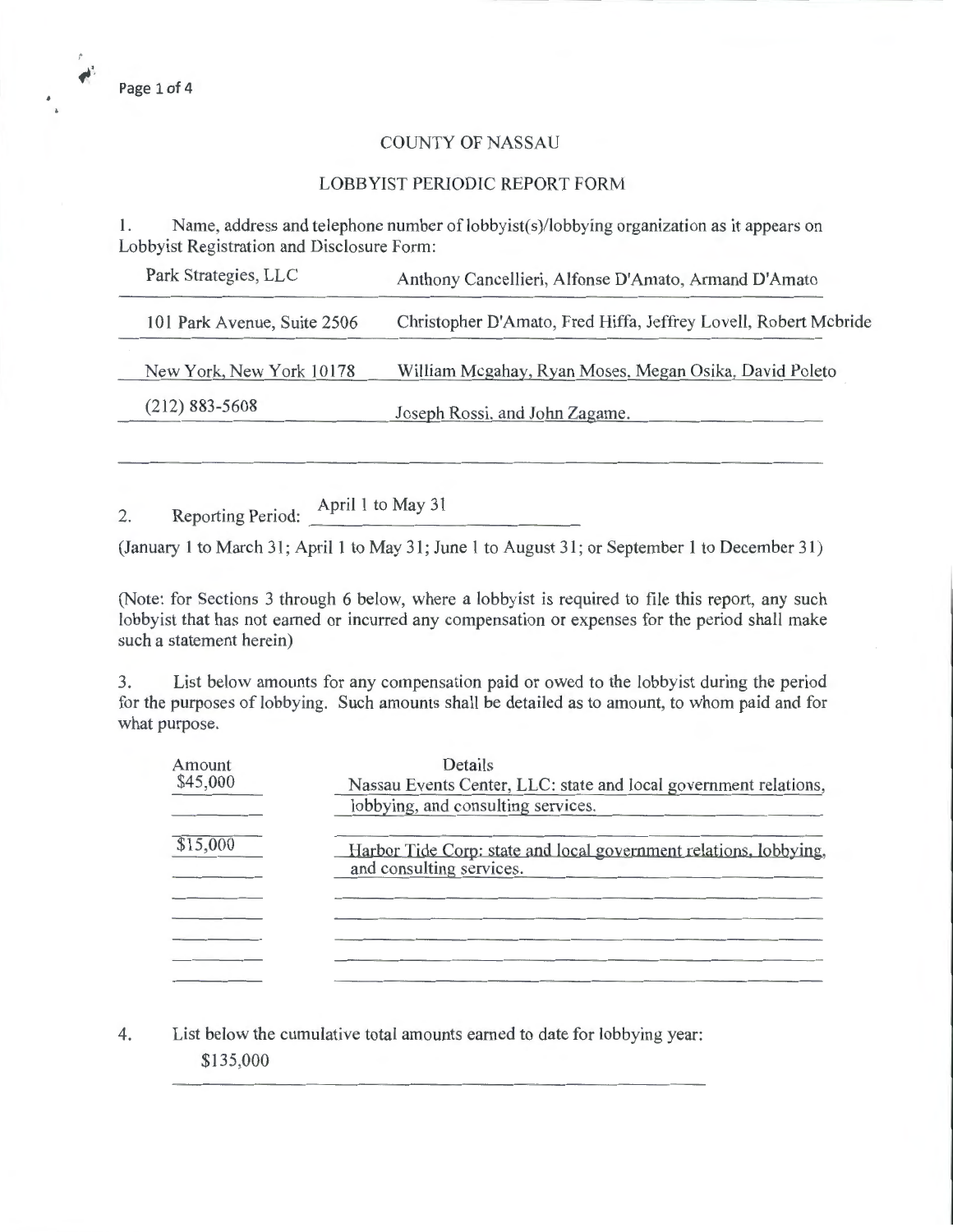Page 2 of 4

5. List below amounts for any expenses expended or incurred by the lobbyist during the period for the purposes of lobbying. Such amounts shall be detailed as to amount, to whom paid and for what purpose.

| Amount<br>\$529 | Details<br>Non-itemized office expenses and salary for administrative/support |  |  |
|-----------------|-------------------------------------------------------------------------------|--|--|
|                 | staff.                                                                        |  |  |
|                 |                                                                               |  |  |
|                 |                                                                               |  |  |
|                 |                                                                               |  |  |
|                 |                                                                               |  |  |
|                 |                                                                               |  |  |
|                 |                                                                               |  |  |

6. List below the cumulative total amounts expended to date for lobbying year:

\$1,346.50

(In lieu of completing 7 through 10 below, you may attach a copy of your Lobbyist Registration and Disclosure Form, provided the information has not changed.)

7. List whether and where the lobbyist(s)/lobbying organization is registered as a lobbyist (e.g. Nassau County, New York State):

New York State (Joint Commission on Public Ethics), New York City (Lobbying Bureau-

Office of the City Clerk), Nassau County (Office of the County Attorney), Suffolk County

(Clerk of the Legislature), United States Senate (Secretary of the Senate), and United States

House of Representatives (Clerk of the House)

8. Name, address and telephone number of client(s) by whom, or on whose behalf, the lobbyist is retained, employed or designated.

Please see the attached copy of our Lobbyist Registration and Disclosure Form on the next page.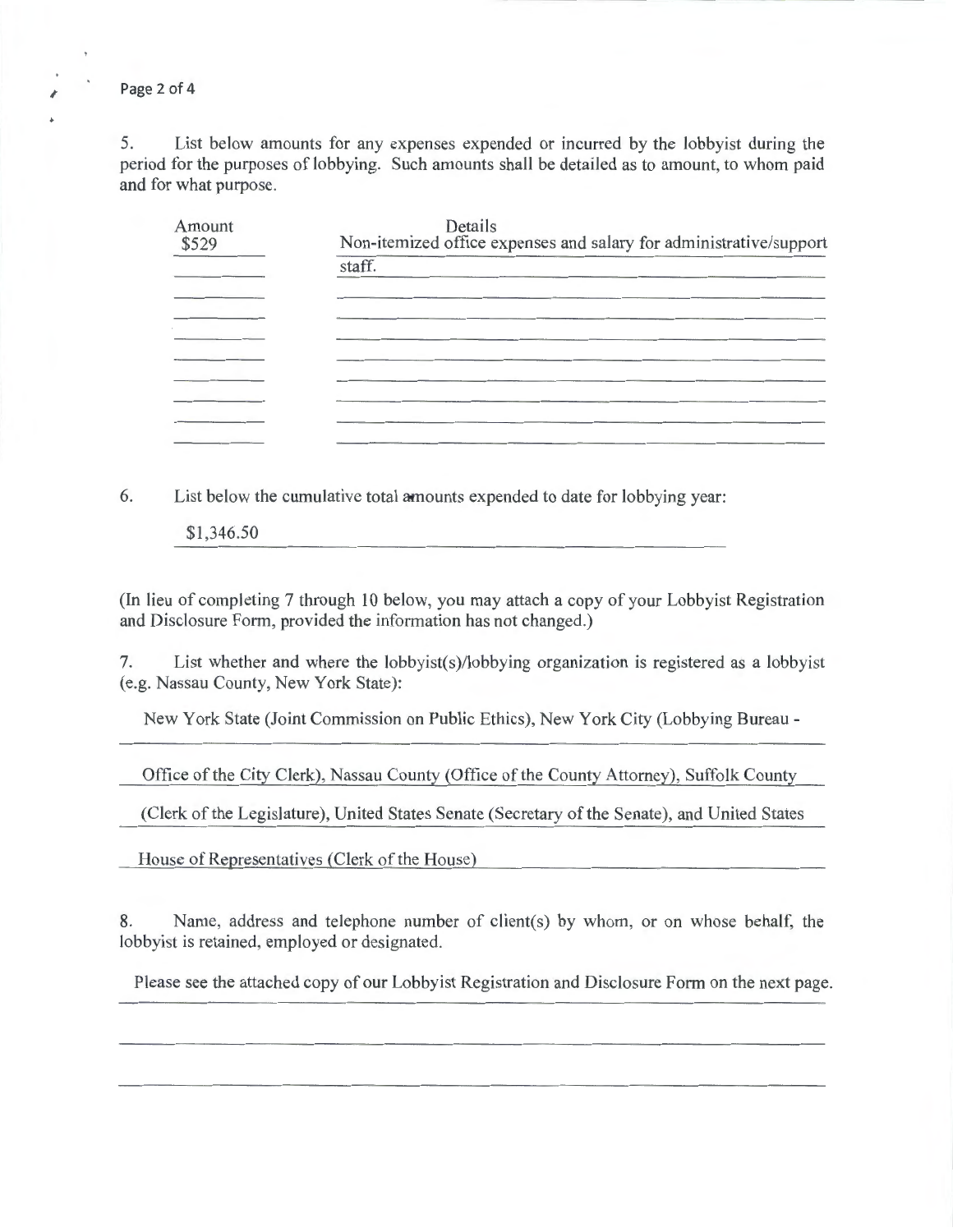Item 8 (Page 2, continued)

Altria Client Services, Inc. and its affiliates (DCI Group AZ, LLC): 2340 East Beardsley Road, Suite 100, Phoenix, AZ 85024 (602) 387-8000

Best LED Group: 1300 Veterans Highway, Suite 150, Hauppauge, NY 11788 (631) 630-5412

Gannett Fleming Engineers & Architects, P.C..: P.O. Box 87100, Harrisburg, PA 17106-7100 (717) 763-7211

Good Energy, L.P.: 232 Madison Avenue, New York, NY 10016 (212) 792-0222

Harbor Tide Corp.: 4 Dogwood Lane, Lloyd Harbor, NY 11743 (631) 742-4625

Microsoft Corporation: 901 K Street NW, Washington D.C. 20001 (202) 263-5900

Nassau Events Center, LLC: 1 MetroTech Center, Brooklyn, NY 11201 (718) 923-8400.

Nassau Health Care Corporation: 2201 Hempstead Turnpike, East Meadow, NY 11445 (516) 572-0123

Nassau Regional Off-Track Betting Corporation: 139 Liberty Avenue, Mineola, NY 11501 (516) 572-2800

National MedTrans, LLC: 992 South Second Street, Ronkonkoma, NY 11779 (631) 389-2098

NextEra Energy Resources, LLC: 700 Universe Boulevard, Fed/JB Juno Beach, FL 33408 (561) 694-3479

Nokia Corporation: 1100 New York Avenue N.W. Suite 705 , Tower West, Washington D.C. 20005 (202) 312-5913

Oxygen Finance Americas, Inc.: 9901 Brodi Lane Suite 160 #304 Austin TX 78748 (212) 883- 5608

Renaissance Downtowns Urban Holdings, LLC: 9 Gerhard Road, Plainview, NY 11803 (516) 433-9000

Roth Industries, Inc.: 268 Bellew Avenue South, Watertown, NY 13601 (315) 755-1011

South Nassau Communities Hospital: One Healthy Way Oceanside, NY 11572 (516) 632-3093

TransDev Services, Inc.: 720 E. Butterfield Road, Suite 300, Lombard, IL 60148 (630) 382-2388

Triad Group, LLC: 185 Jordan Road Troy, NY 12180 (800) 337-7419

Universal Management Technology Solutions, Inc.: 10 Liberty Street, Suite JOE, New York, NY 10005 (526) 780-1466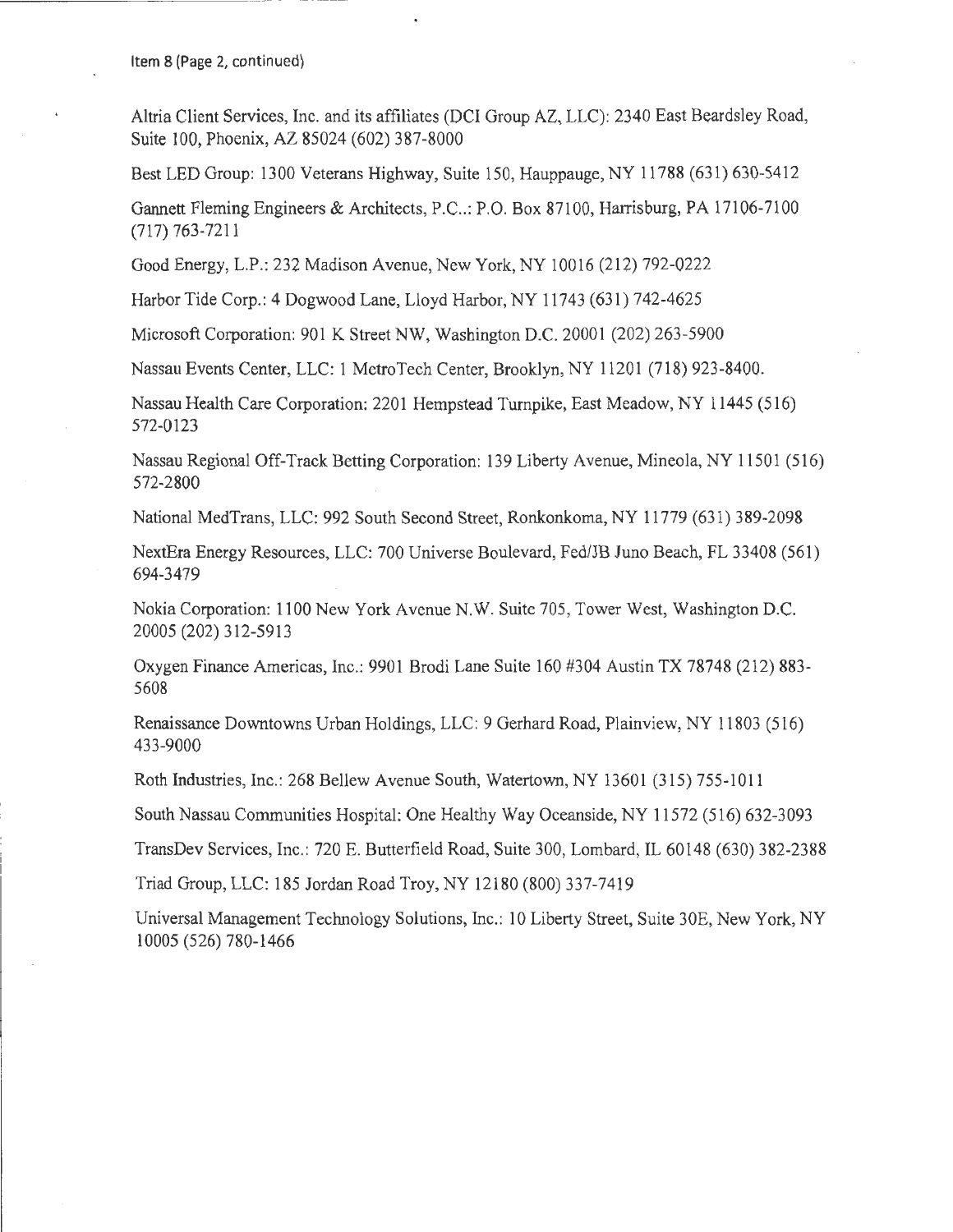| Page 3 of 4 |  |  |  |
|-------------|--|--|--|
|-------------|--|--|--|

9. Describe lobbying activity conducted, or to be conducted, in Nassau County, and identify client(s) for each activity listed, during the Reporting Period.

Nassau Events Center, LLC: lobbied Nassau County officials regarding the continued re-development

and re-opening of the Nassau Veterans Memorial Coliseum.

Harbor Tide Corp: lobbied the Nassau County Probation Department regarding the establishment

of a pilot project to track community service related to probation and/or parole.

10. The name of persons, organizations or governmental entities before whom the lobbyist has lobbied during the period.

Nassau County